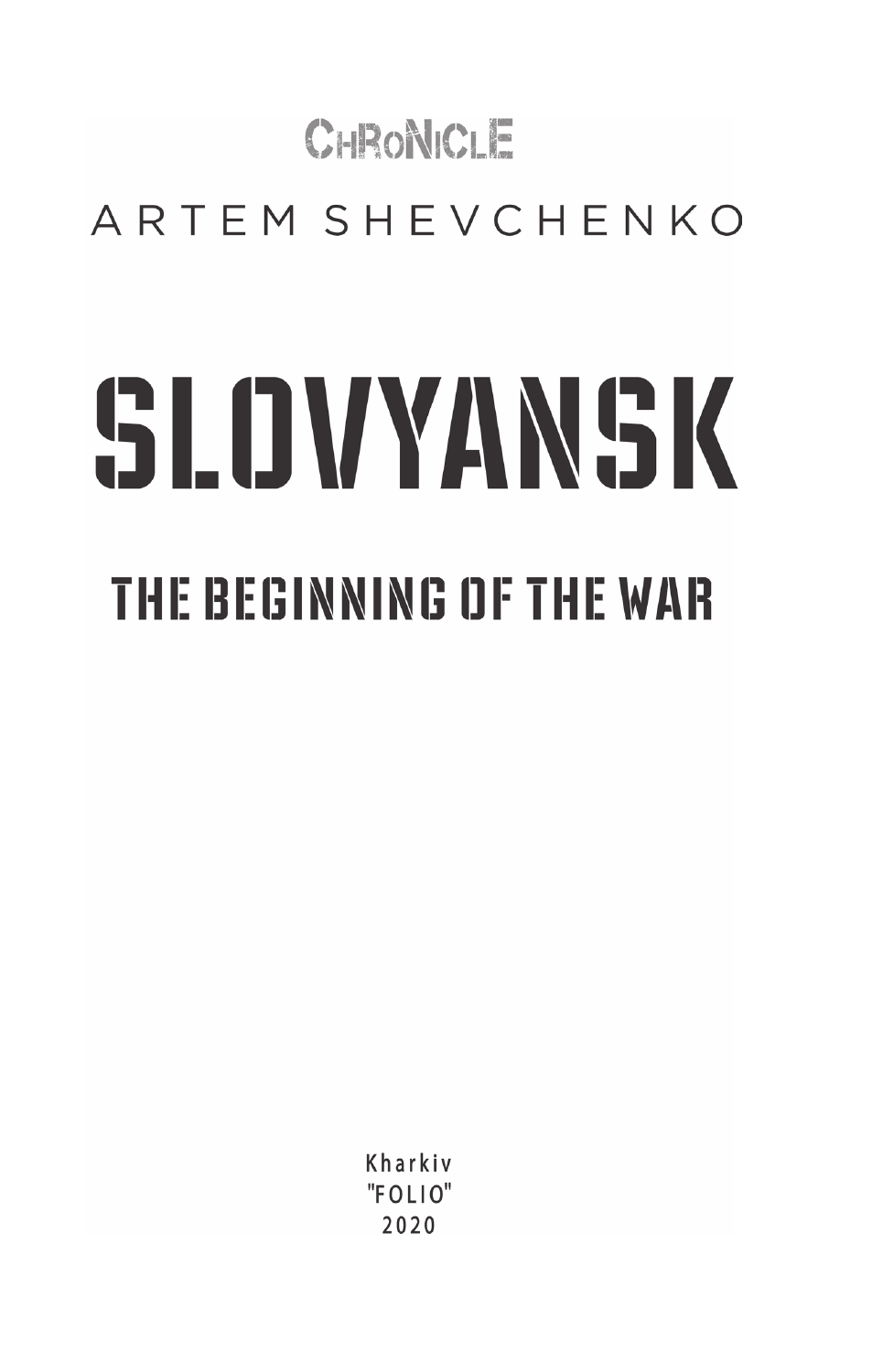### **Foreword**

I am a civilian, although my father is a serviceman, and I actually spent all my life in garrisons and permanent military camps. However, I obviously couldn't even imagine what would happen here in April-July 2014.

When I worked as a head of Kharkiv Regional State Administration from 2005 to 2010 I travelled through the length and breadth of all these fields in the Iziumsky district, appointed with the task of recording the best wheat harvests in the region. Not far from there, In Bugayivka, there was also the biggest farm in the region as well. I couldn't even imagine that everything would change so drastically here. I couldn't think that the real and full-scale war for the Independence of Ukraine would start from here. I couldn't imagine that all these fields and forests would be mine-infested, that the local farms would be filled with troops, and that the farm machinery operation stations would turn into military camps. It felt strange and unusual not only for me. Even the soldiers couldn't really fully accept it. Then why did the National Guard decide to play the role of a leader back at that moment? They were the first to change and adapt to the situation. The army men needed more time for that. And later, when the Armed Forces of Ukraine finally gathered their strengths and prepared themselves psychologically and mentally, they inmediately they became a dominant power and it was when they got their own separate training camp in the village of Dovgenke, a little bit closer to Slovyansk. As for this training camp that was known as "The Moon", it functioned for quite a long time afterwards.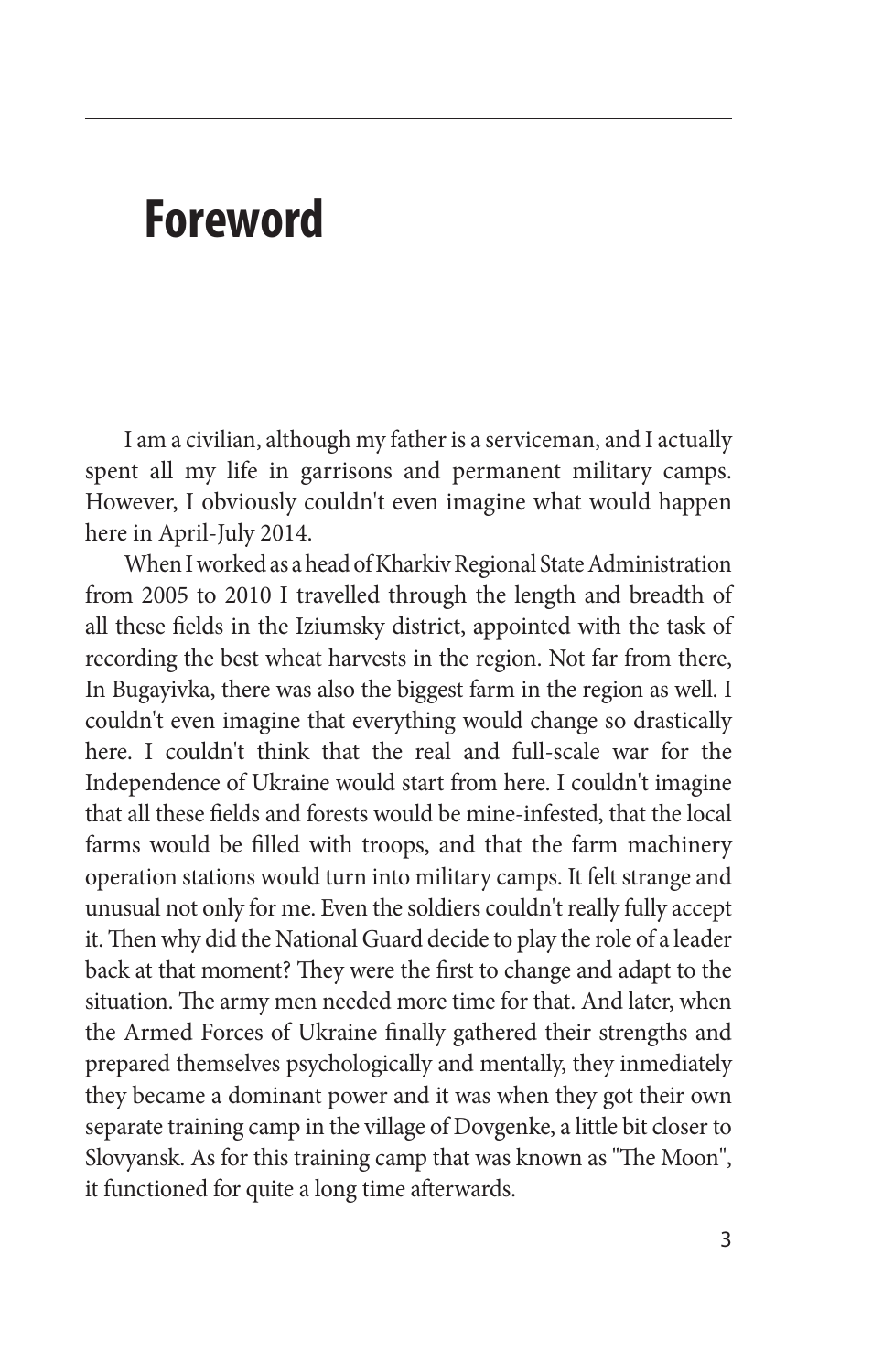There are forests everywhere around here. Svyatogirs'ka lavra is located a little further — in the middle of a beautiful pine forest, on the high bank of the Siversky Donets River. There is a huge recreational area, with numerous resorts, health and spa centers there. It felt that nothing could go wrong here, especially something like a threat of a military situation. There was this unbelievable beauty everywhere around here. However, there was even a date set for the enemy to attack our camp. There are thick forests around, that's why there was lots of shooting all the time. We were prepared for this and anticipated this atack as we managed to intercept the information about our enemy preparing such an operation. According to their plans, a few specially trained people would have to secretly permeate "The Moon" training camp in the night, to enter the tents and barracks where the soldiers used to sleep and to silently butcher them in their sleep. They wanted to shock us with this, to shake our will so that we wouldn't be able to resist anymor'e. That was how arrogant and bold the enemy was! Moreover, the enemy set up traps



May 2014. Arsen Avakov, Minister of Internal Affairs of Ukraine (*right*) and Secretary of the National Security Council of Ukraine (27.02–07.08.2014) A. Parubiy (*left*) at the ATO base "The Moon" near Izium. Photo by Inna Petrykova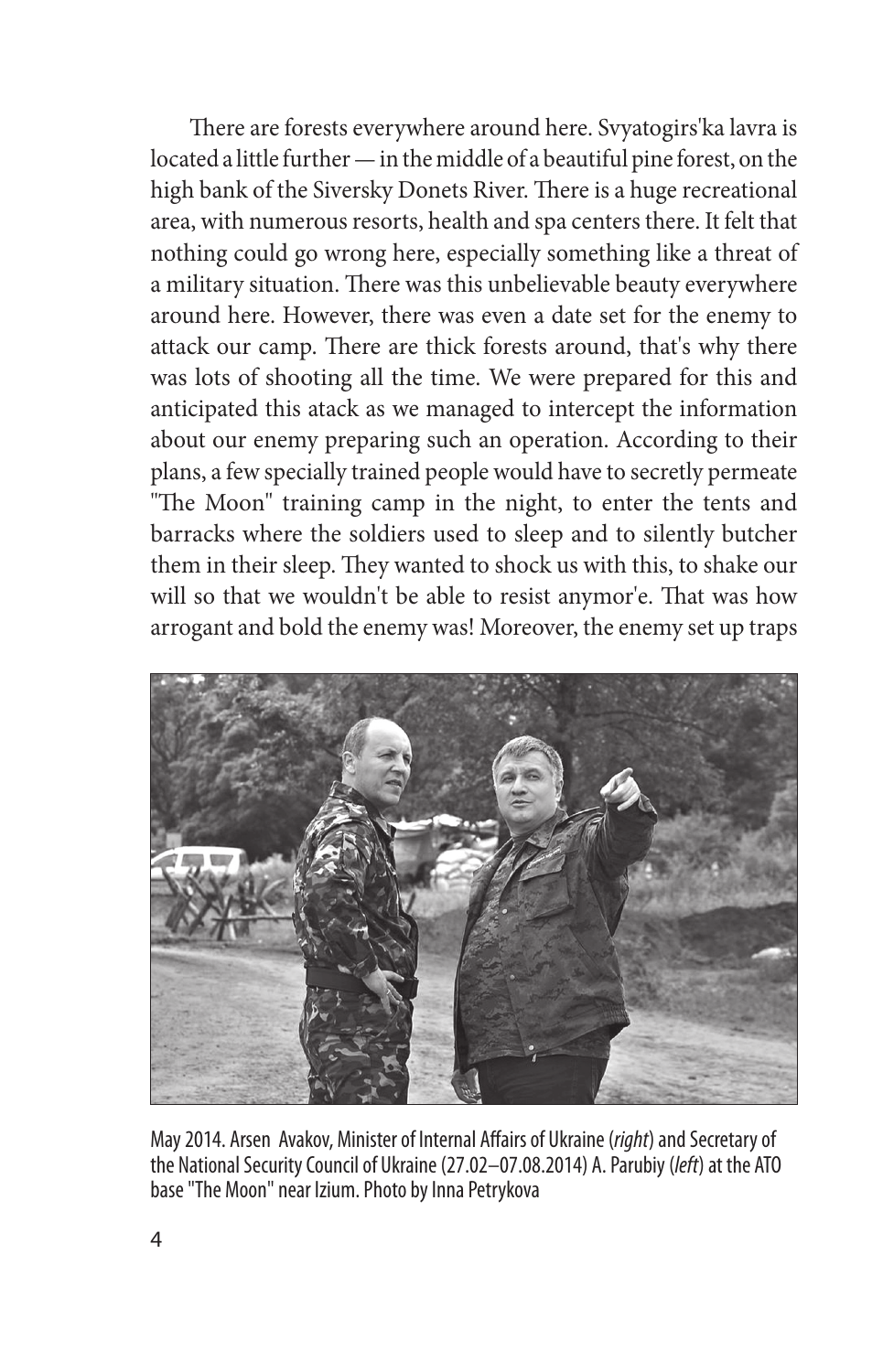and ambushes along the road between Izium and Slovyansk, on both sides of the road, on the left and the right, and they would constantly open fire on the road and especially on our military equipment. That's why we were extremely cautious and checked these green areas on a regular basis, and we would spend a lot of time and effort on that as well. However, it scared the enemy and helped us create at least some kind of a balance there.

There was the biggest threat here as the road through the city of Slovyansk and then farther through Izium formed something like a bottleneck on the Kremenets Mountain and was actually the main gateway to Kharkiv region. It was extremely important and crucial for us and for them as well.

During World War II, in May 1942, one of the bloodiest and scariest battles of that entire war was happening here. It is known in history under the name of "Izium-Barvenkovo bulge" and as the last great triumph of the German Wehrmacht and the last biggest catastrophe of the Red Army. An unprecedented number of Soviet soldiers, almost a quarter of a million people, has died, disappeared without a trace, or been taken captive here. There are still so many traces of that terrible and violent battle in the nearby forests till now. And the memory of those tragic and heroic events is strong and holy for the people here.

In 2014 Izium was in serious danger. On the ninth of May, there was always a torch-light procession held in the city to the monument for the people who lost their lives during World War II here. During the peaceful times of my governor's days, I used to always participate in these processions. It was noble and beautiful. But everything changed in May 2014 as all of it had changed its meaning due to the propagandist usage of these symbols and the memory of that war. And this propaganda was spread by those who started the new war against Ukraine and by those who took the city of Slovyansk. There were separatist moods in the neighbouring city of Izium as well at the beginning, but they changed quickly. Yet, it was still a challenge and we were really afraid that we could have lost control over the situation. And here I should admit that I have to give credit to the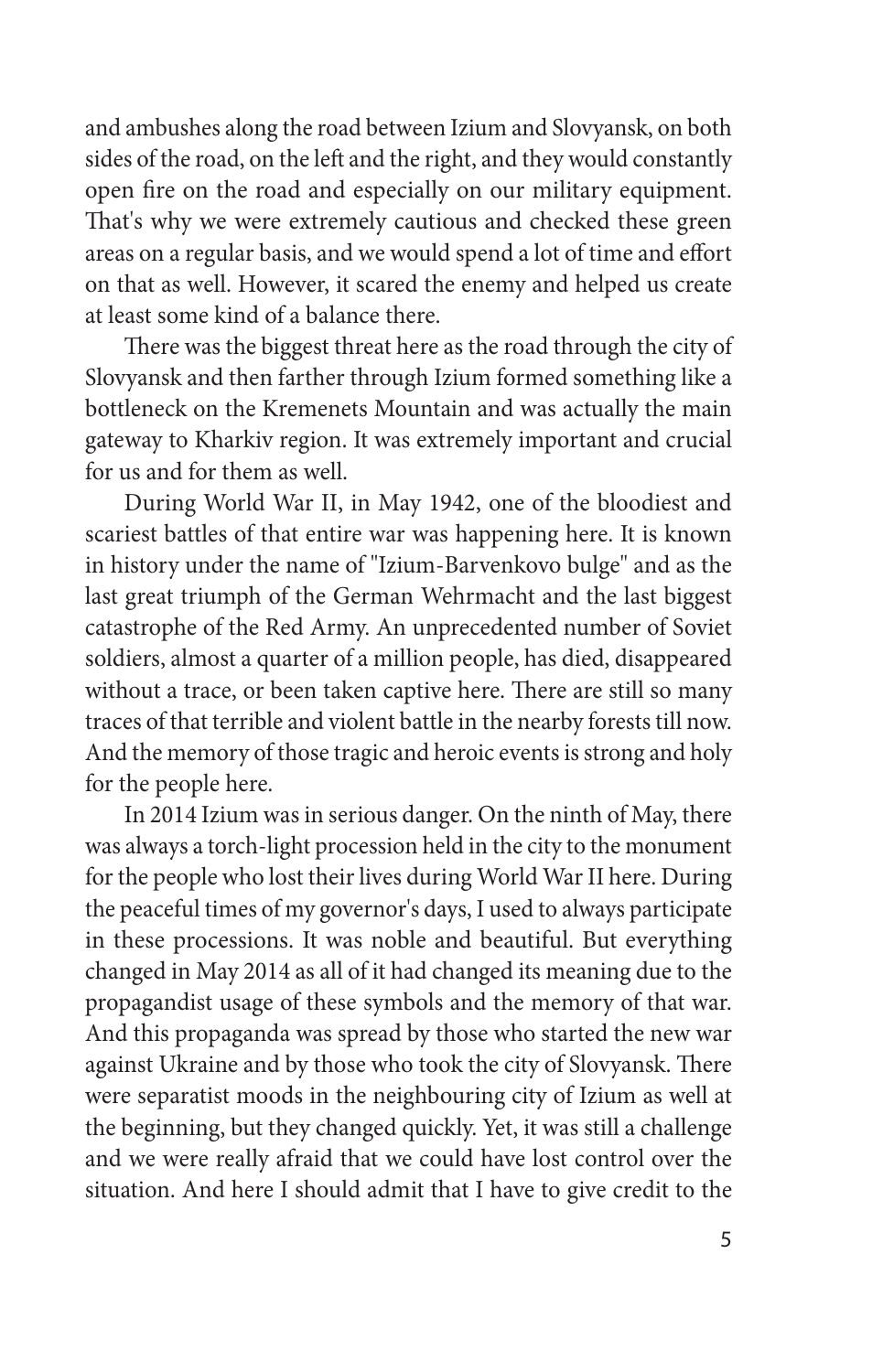local farmers, to the head of the local Izium City Council and to many activists from Kharkiv and Izium who did everything they could in this fight and helped us even with the smallest things. Everyone did their part.

The hardest thing back then was to transition from the peaceful times to the situation when the rules have actually changed. The entire morals have changed. We had to make some important and often difficult and quite harsh decisions as otherwise, our losses would have been really terrible. That was actually what prevented us from destroying this separatist den from the very beginning. I am quite sure that if only we would adopt harsher and more radical decisions at that time the situation in the region would have been developing in a different way. However, it is what it is. Often we would have really emotional discussions during our military councils. The heads of different military and state security departments have basically divided into two groups. The first group consisted of people who were willing to take the responsibility for the situation and act in a more decisive way, and the second group consisted of people who were trying to avoid this responsibility in any possible way. Some of them would say that they didn't have to anything to do with that because it was our function. There were different people and the war showed who was who. Some people have chosen to switch to the administrative and logistics service, the others have resigned. And then the war gave the stage to other people, to those who were brave and confident. Among them were Generals Stepan Poltorak, Yuri Allerov, and Mykola Balan from the National Guard, as well as General Viktor Muzhenko of the Armed Forces of Ukraine. There were many other brave officers, from the colonels to the lieutenants. Some of them have probably become the generals already. We met with all of them here.

I am trying to keep all these events and emotions in my memory and to never forget them, but at the same time, I am trying not to return to them too often. Although later we had some great victories there as well. When I visited again our former military training camp "The Moon" near Slovyansk, a couple of years later after Slovyansk was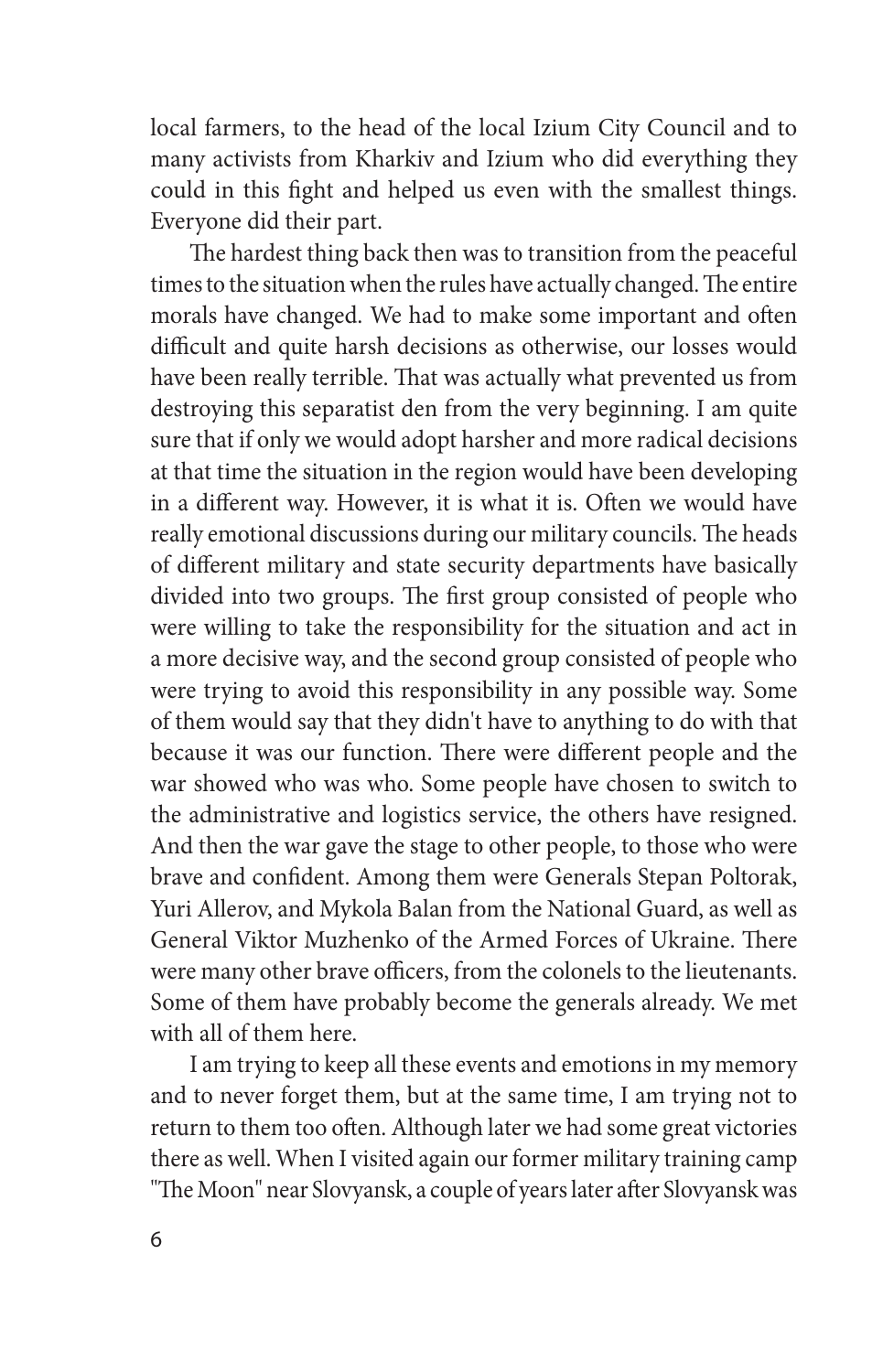taken back, I immediately recalled the late evening of May 13, 2014, when the helicopters would transport wounded and dead soldiers and paratroopers. Together with them, there were also those tubes for the used hand grenade launchers, also being unloaded from these helicopters. These hand grenades were taken by our soldiers from the battlefield as evidence that the enemy was shelling them from an ambush. These enemy's RPG-22 rocket launchers were covered in bloodstains, and that was something I remembered so vividly. Later on, our forces have captured a group of spies and also a group of journalists of one of Russian propaganda TV channels. They were together with the militants who would shell our helicopters from an ambush. Later they said, "We were just walking by and taking footage, it was by chance. We are just journalists. What do you want from us?" Those Russian information spies were playing innocent saints!

I remember the first full-scale battle with the significant losses that we had on May 5, 2014. We were waiting for the cover, particularly for our air forces, and they wouldn't come. We had so many quite emotional conversations back then. People would shout and yell at each other despite their ranks, positions, and uniforms.

Much has happened in those times. However, I feel like I'd like to remember only about good things. For example, about the strawberries. Izium is so famous for these strawberries. There were so many of them then. And all of us were eating those strawberries that local farmers would bring for our soldiers. I want to thank them and all the people who risked their lives and their health to protect Ukraine. This book is about them.

*Arsen Avakov,* Minister of Internal Affairs of Ukraine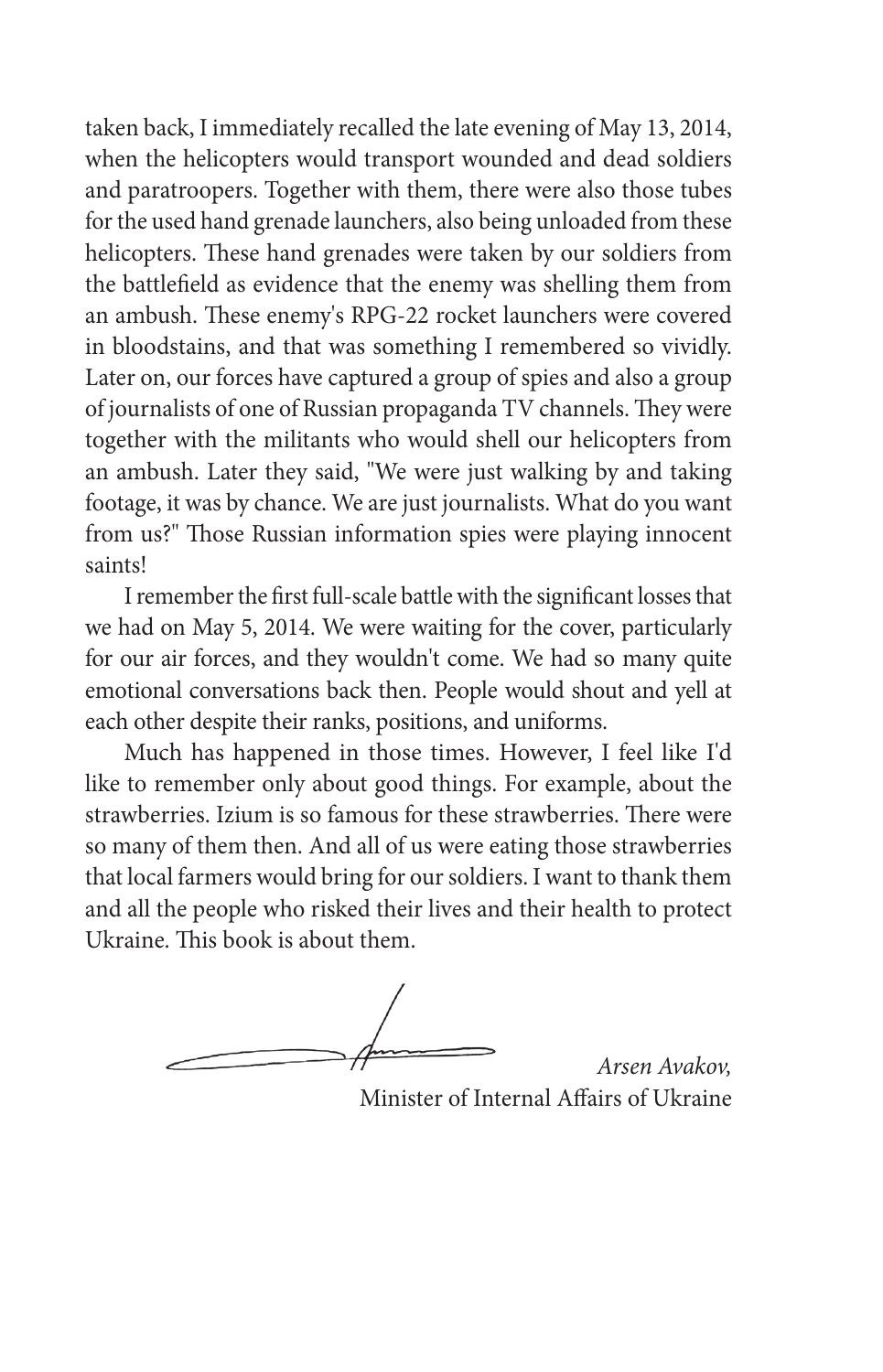### **Introduction**

On January 24, 2014, Euromaidan which would be later called the Revolution of Dignity was happening right in the center of the Ukrainian capital, in the city of Kyiv. The people rebelled against the brutal tyranny of the corrupted power of the former President of Ukraine, Viktor Yanukovich, who was under the political pressure of the long-standing Kremlin's leader Vladimir Putin and refused the European integration course right on the eve of the anticipated signing of the Association Agreement with the European Union. As a result of such a step, Ukraine would remain in the strong imperial grip of Moscow.

On this day, January 24, Maidan was mourning its first victims killed during the protests. Active participants of Euromaidan protests Serhii Nigoyan, Mikhail Zhyznevsky, and Roman Senyk were shot in the early morning, on January 22. It happened during the riot police attack of the protesters' positions on Grushevsky Street. These three murders were the first but sadly not the last during the Revolution of Dignity, and these terrible crimes aren't solved till now.

Another significant event happened in Kyiv on the same day, in January 2014. It happened in the capital of Ukraine, in Kyiv-Pechersk Lavra which is the main monastery of the Ukrainian Orthodox Church of Moscow Patriarchate and the oldest Christian Orthodox shrine built the XI century, from where the Christian faith was spread throughout the entire Slavonic world. On this day the Gifts of the Magi were brought to Ukraine from Greece through Russia and Belarus. This is an important and just invaluable Christian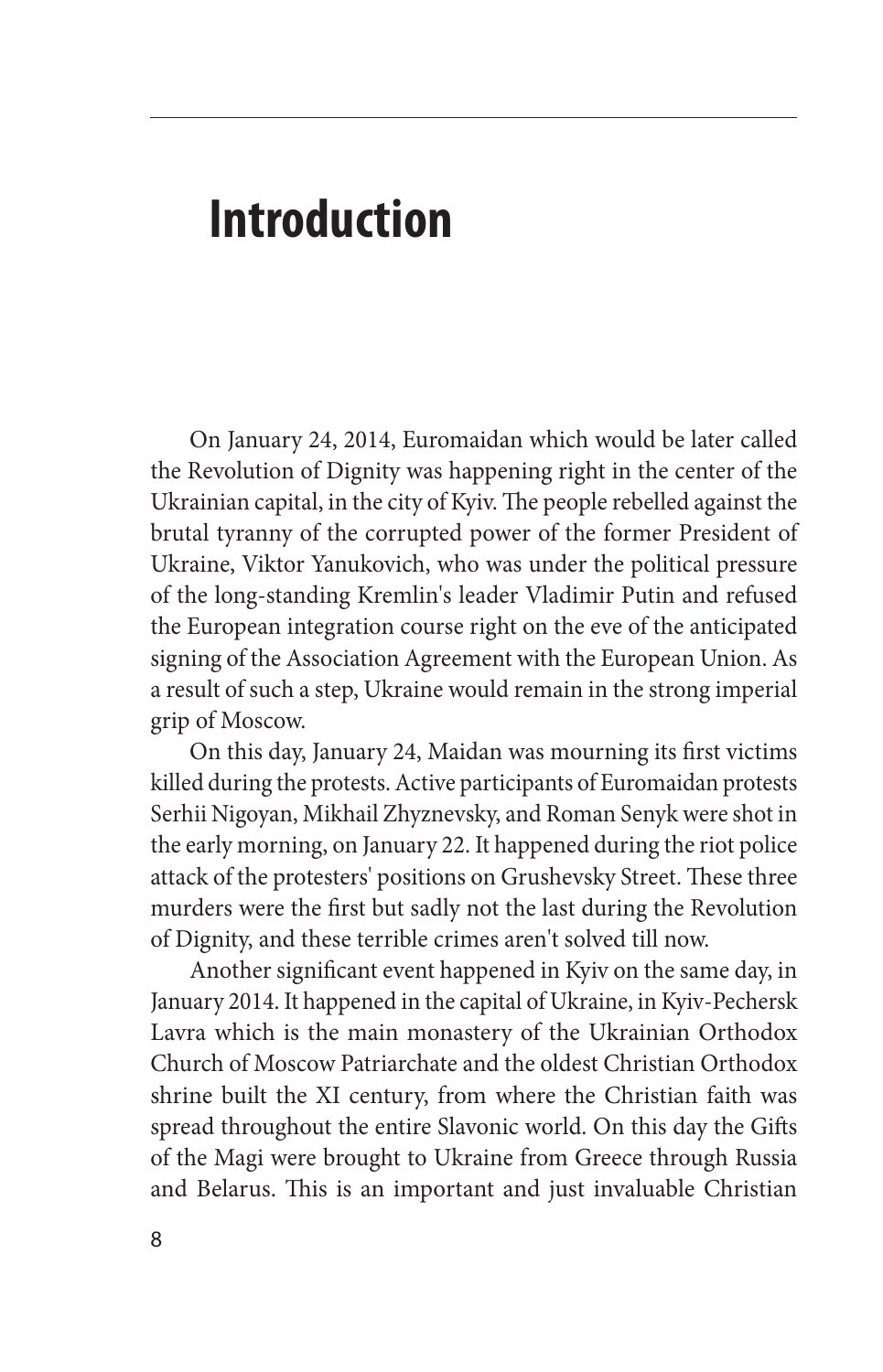Orthodox relic, a reliquary decorated with the exquisite golden plates of different geometric forms and with different ornaments. It was brought to Kyiv by Konstantin Malofeev who is a Russian businessman and a well-known patron of the church, something like a Christian Orthodox oligarch. Numerous pilgrims came here to see the relic, to kiss it according to the Orthodox tradition, and to say their prayers. And nobody paid any attention to a barely noticeable man with a mustache who was there in the crowd of the worshippers. This man was a Russian citizen, a retired FSB colonel, a veteran of Balkan and Chechen wars, an active member of various clubs of military and historical re-enactment, and an Imperial to the skin Igor Girkin. In less than two months this man has managed to light a fire of war in Ukrainian Donbas, prepared by his own country, Russia. During that time he was the head of the security services of Konstantin Malofeev and later actively participated in the Russian military aggression and annexation of the Autonomous Republic of Crimea.

Together with the Gifts of the Magi from the Moscow church, an armed Russian aggressor has entered the territory of Ukraine. Right after the annexation of the Crimean Peninsula in April 2014 Russian Federation set in motion the next phase of their attempt to destroy Ukrainian state and sovereignty… This time it was the Ukrainian mainland, it was Donbas.

### ■ Oleksandr Turchinov, Secretary of the National Defence and **Security Council of Ukraine (December 2014-May 2019), Head of the Verkhovna Rada of Ukraine and Interim President of Ukraine (February-June 2014):**

It happened simultaneously, on April 6 and 7, 2014, when Donetsk Regional State Administration, Luhansk SBU (National Security Agency) headquarters and Kharkiv Regional State Administration were taken. There were the same slogans everywhere: Kharkiv People's Republic, Donetsk People's Republic, and Luhansk People's Republic. These events were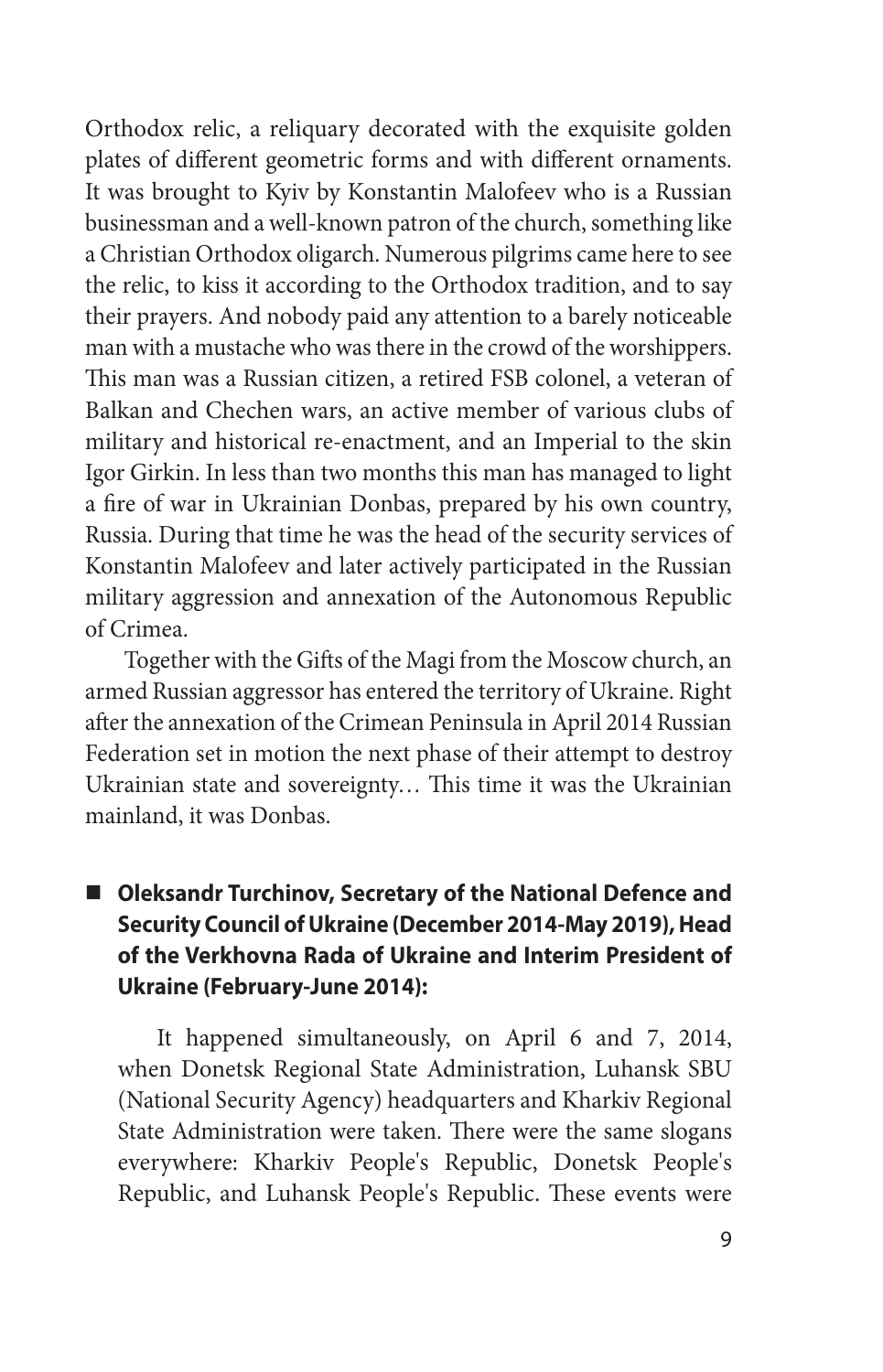orchestrated by the same people. Significant numbers of Russian citizens would cross the Russian-Ukrainian border to actively participate in the protests and forcible takeovers in Eastern and Southern Ukraine. And you also have to remember that there was practically no border whatsoever. In other words, people would travel through the border easily, without any kind of restrictions, and it was a very important problem. It was clear that those were the key strategic regions, especially Kharkiv, that's why after Kharkiv there would be Kyiv's turn, most likely.

It is a little wonder that one of the most active and most violent Russian militants, a redhead and short man Arsen Pavlov, better known as "Motorola", appeared for the first time in Kharkiv Regional State Administration when its building was seized by the separatists. He would be one of the most active participants of Slovyansk battles later.



June 4, 2014. Chairman of the Verkhovna Rada of Ukraine and interim President of Ukraine Olexandr Turchynov during his visit to Slovyansk. Photo by Max Levin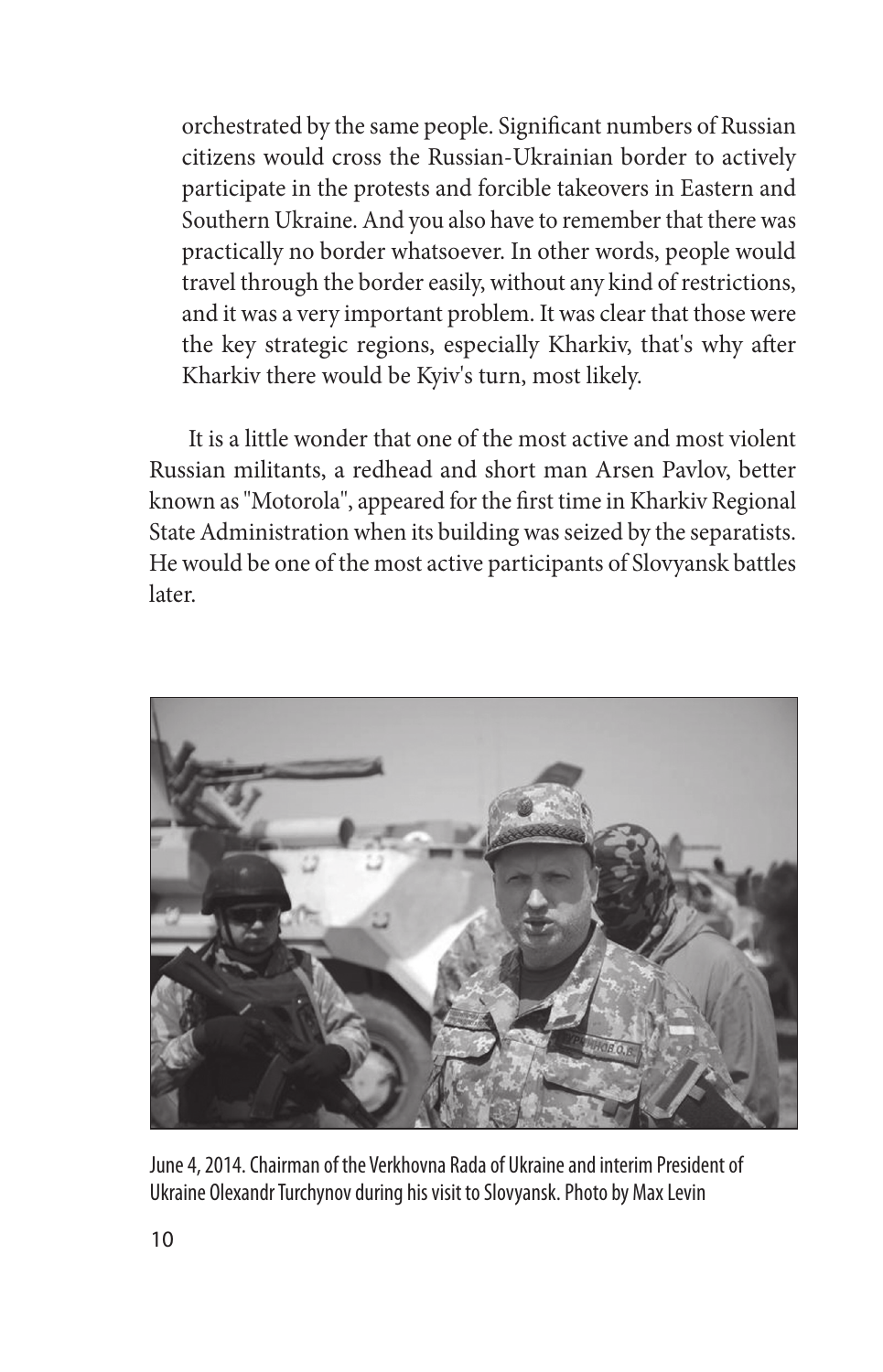On the dawn of April 8, 2014, Kharkiv Regional State Administration was liberated from the separatists quite fast, thanks to the decisive and determined actions of the Minister of Internal Affairs Arsen Avakov, the then-Commander of the National Guard of Ukraine Stepan Poltorak and the special forces of the National Guard regiment "Jaguar" from Vinnitsya. Although this success was, unfortunately, one of a kind in Eastern Ukraine, it became the key moment in deterrence against this "crawling Russian Spring". However, we couldn't do the same it either in Donets or in Luhansk. Thus, the separatist metastases broke free and continued to spread around the region, poisoning more and more Donbas regions, already quite befuddled with Russian propaganda. On the morning of April 12, this camouflaged and armed disease has already managed to reach Slovyansk which is the biggest town in the North of Donetsk region located right on the way to the Kharkiv region.

Some eyewitnesses from the house across from Slovyansk municipal Police Department accidentally filmed the attack. The main purpose of this attack was to capture the weapon including about two dozens police automatic guns, hundreds of revolvers, and non-lethal riot control weapons. These weapons were distributed later among about three hundred of long-trained separatists, mostly the locals. They were headed by the well-trained militants from Girkin's group formed earlier in Crimea. They were about fifty well-disciplined, drilled, extremely organized, and armed soldiers of the Kremlin's hybrid army. Hundreds of quite marginalized locals including some women and casual onlookers besotted with the "Russian World" propaganda would form a traditional crowd of "supporters" of this coup. The entire town of Slovyansk with its population of about 100,000 people found itself under the reign of the armed strangers and local rebels, except the police. They seized the City Executive Committee and SBU (Security Service of Ukraine) buildings and started setting checkpoints inside and around the town. Fear was ruling the town of Slovyansk.

In just one day not only Slovyansk but also most of the neighboring villages, including Semenivka, Mykolayivka, Andriyivka, and the Red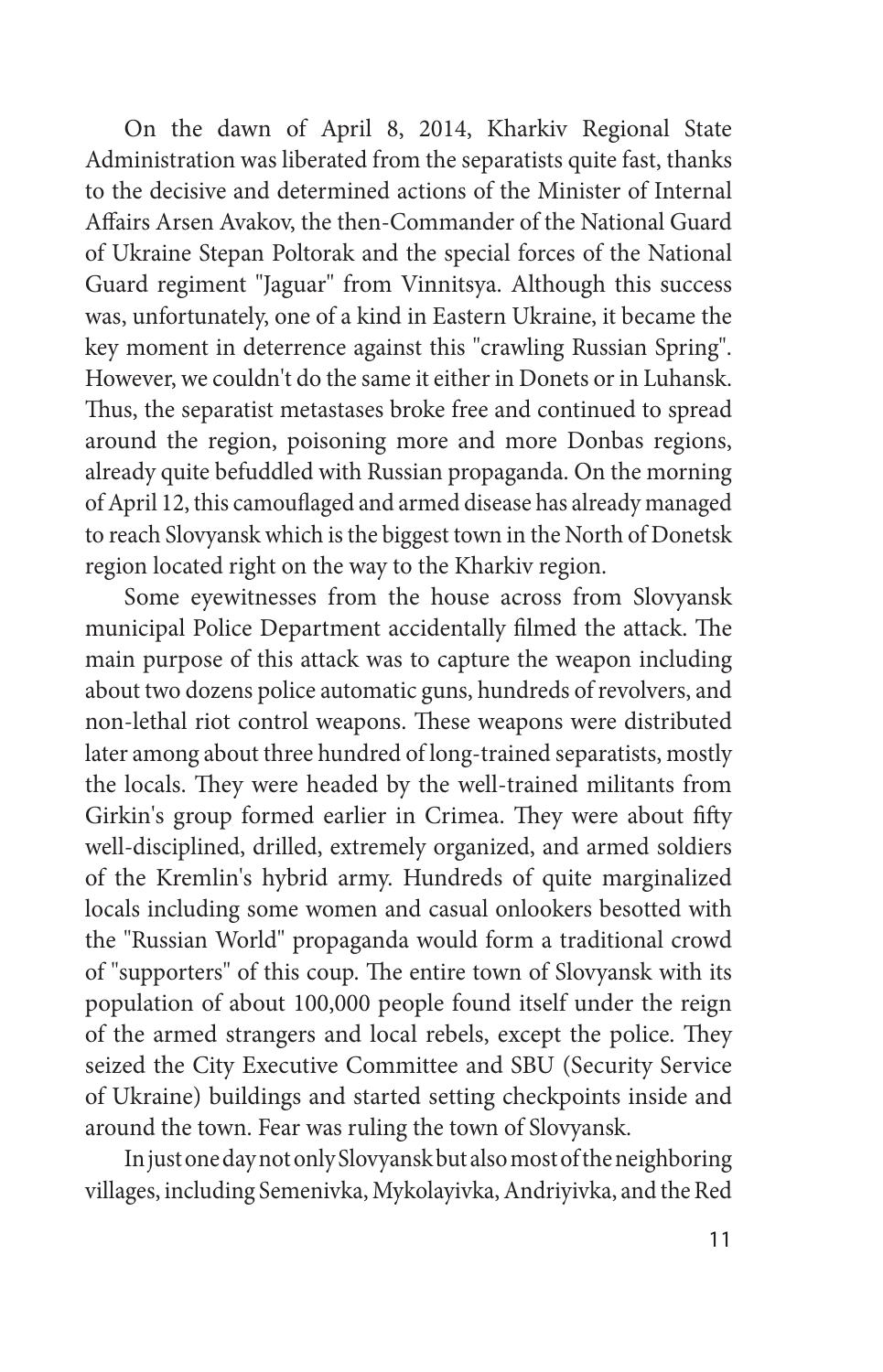Lyman were controlled by the armed militants. On the night of April 13, Girkin's militants opened fire for the first time during their attack in the big industrial city of Kramatorsk which is the neighboring city with Slovyansk. At the beginning they would fire into the sky, just to scare people and to break into the strategic buildings, but later they started shooting to kill. Inside the perimeter, they would attack the standby units, and outside of it, they would open fire on the windows of the local police building. Some policemen tried to resist the attack, but it was to no avail. The forces were obviously not equal, so this sporadic resistance was crushed with the massive fire of the militants' assault team, and the city branch of the police was seized. It was a real miracle that nobody actually died in this intense shooting. That was when one of the militants ordered to one of the onlookers filming the attack to "move behind thee curb", using a specifically Russian dialect form of this word. Nobody uses this specific dialect word for "curb" in Ukraine, so it became clear that the core of Girkin's assault group actually consists of Russian special unit operatives, while the phrase about the "curb" became a meme in Ukrainian social media, often used to refer to the territories of neighboring state-aggressor Russia.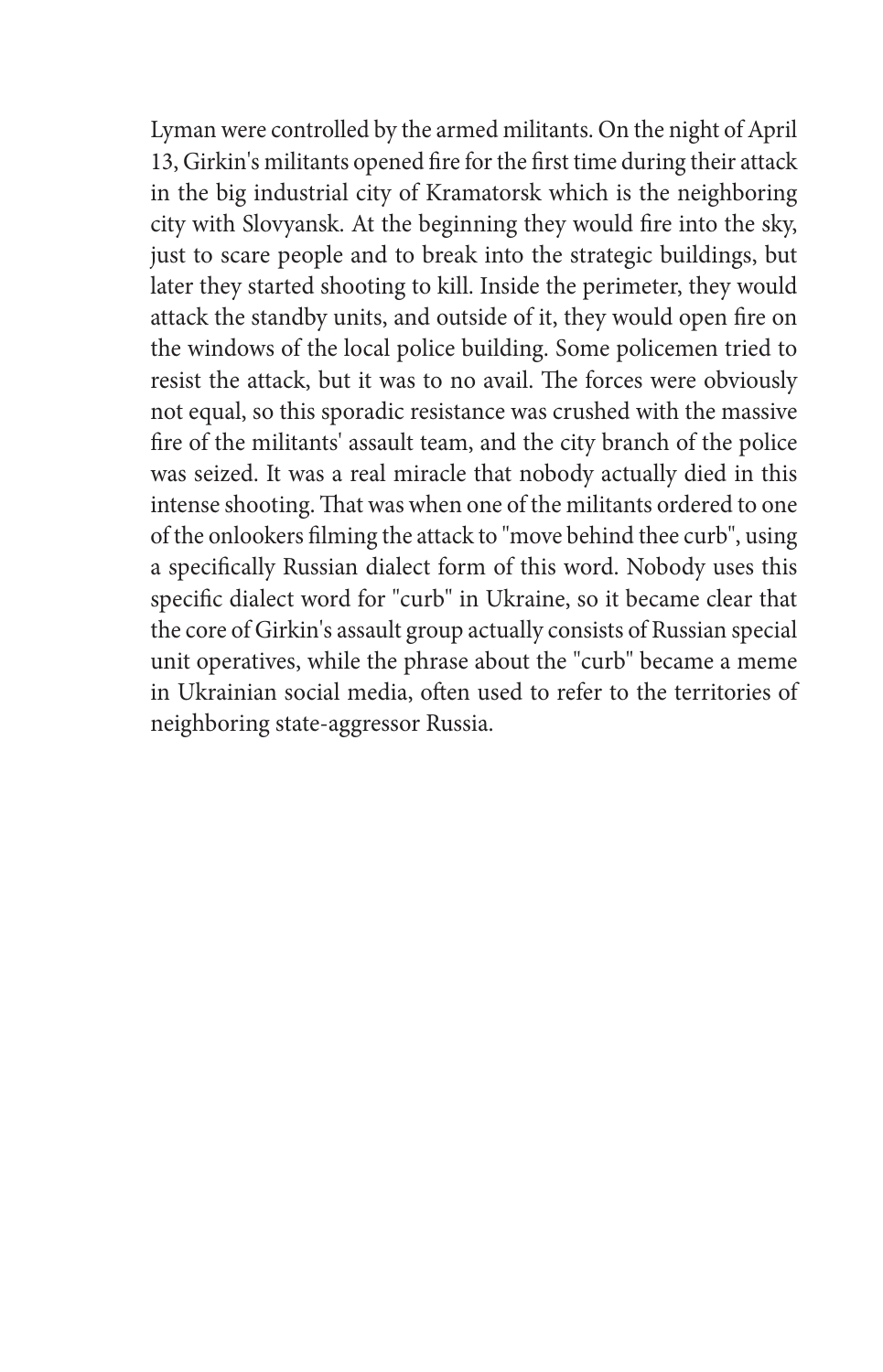# **CHAPTER 1 THE FIRST BLOOD. THE FIRST BLOOD. THE PALM SUNDAY ATTACK IE PALIYI SU ON APRIL 13, 2014**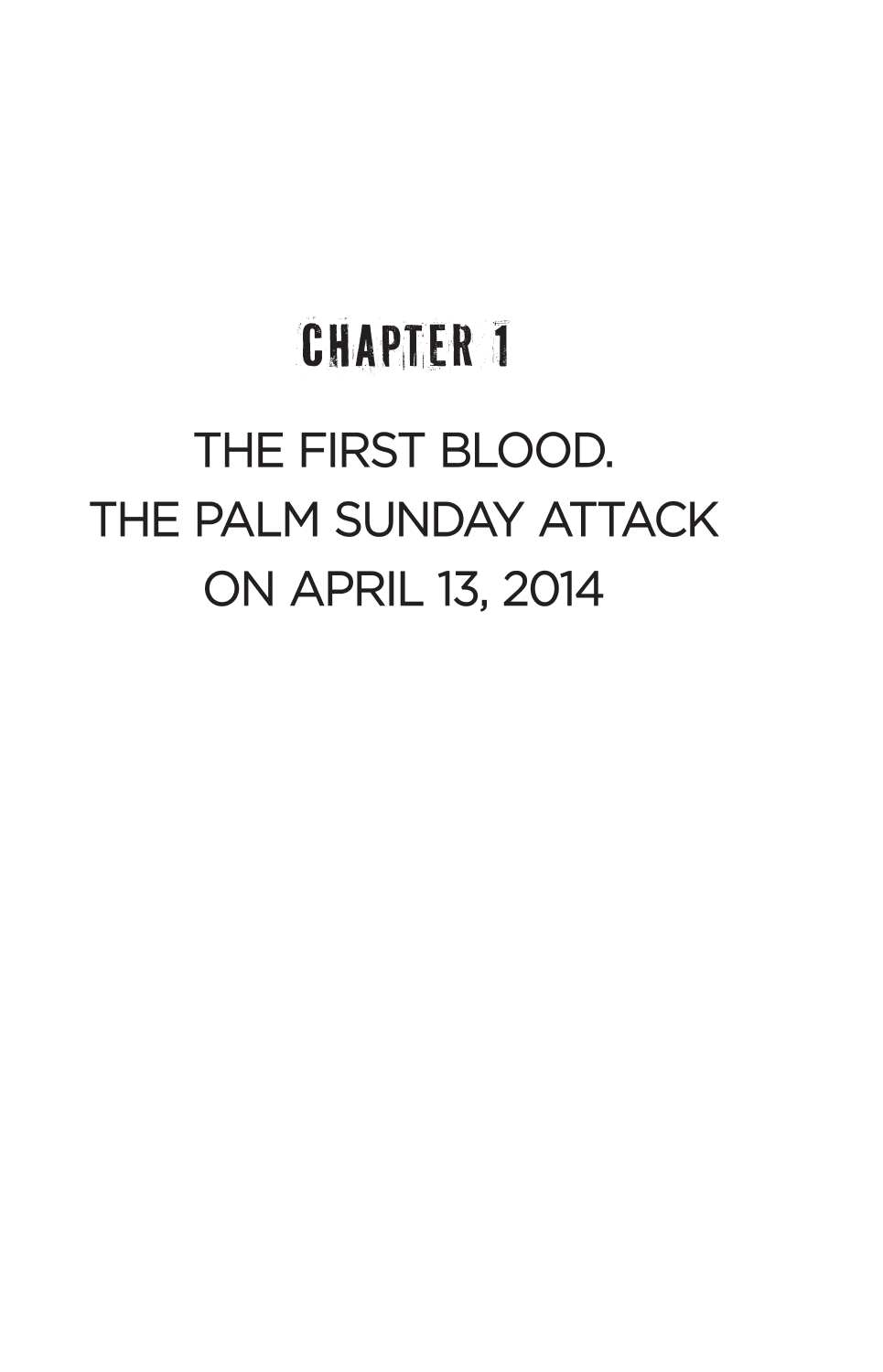### ■ Oleksandr Turchinov, Secretary of the National Defence and **Security Council of Ukraine (December 2014-May 2019), Head of the Verkhovna Rada of Ukraine and Interim President of Ukraine (February-June 2014):**

It was planned that I had to fly to Lithuania to attend an international conference where the speakers of the parliaments of all European countries were expected to be present. I was invited to attend this meeting, and I was already at the airport when I heard the reports that a group of armed men had seized Slovyansk. The entire Donbas region was engulfed in these separatist flames at that time, and the fact that these people proceeded to such terrorist actions was extremely dangerous. So, instead of traveling to Lithuania, I had to turn my car back and return to the Verkhovna Rada building. Then, I called all the military and security forces servicemen and entrusted the Anti-Terrorist Center of SBU with the command of this operation.

There was a real governmental crisis in Ukraine back in those days, and the country lacked coordinated and decisive actions of the servicemen and security forces operatives who were demoralized with the victory of Euromaidan protests, the government's escape, Crimea's annexation and coupes in Donbas region. Meanwhile, the aggressive "Russian World", on the contrary, was imposing its initiative in a very decisive and persuasive manner. After the first shots in Kramatorsk, the first blood to be spilled in Slovyansk was rather a matter of time.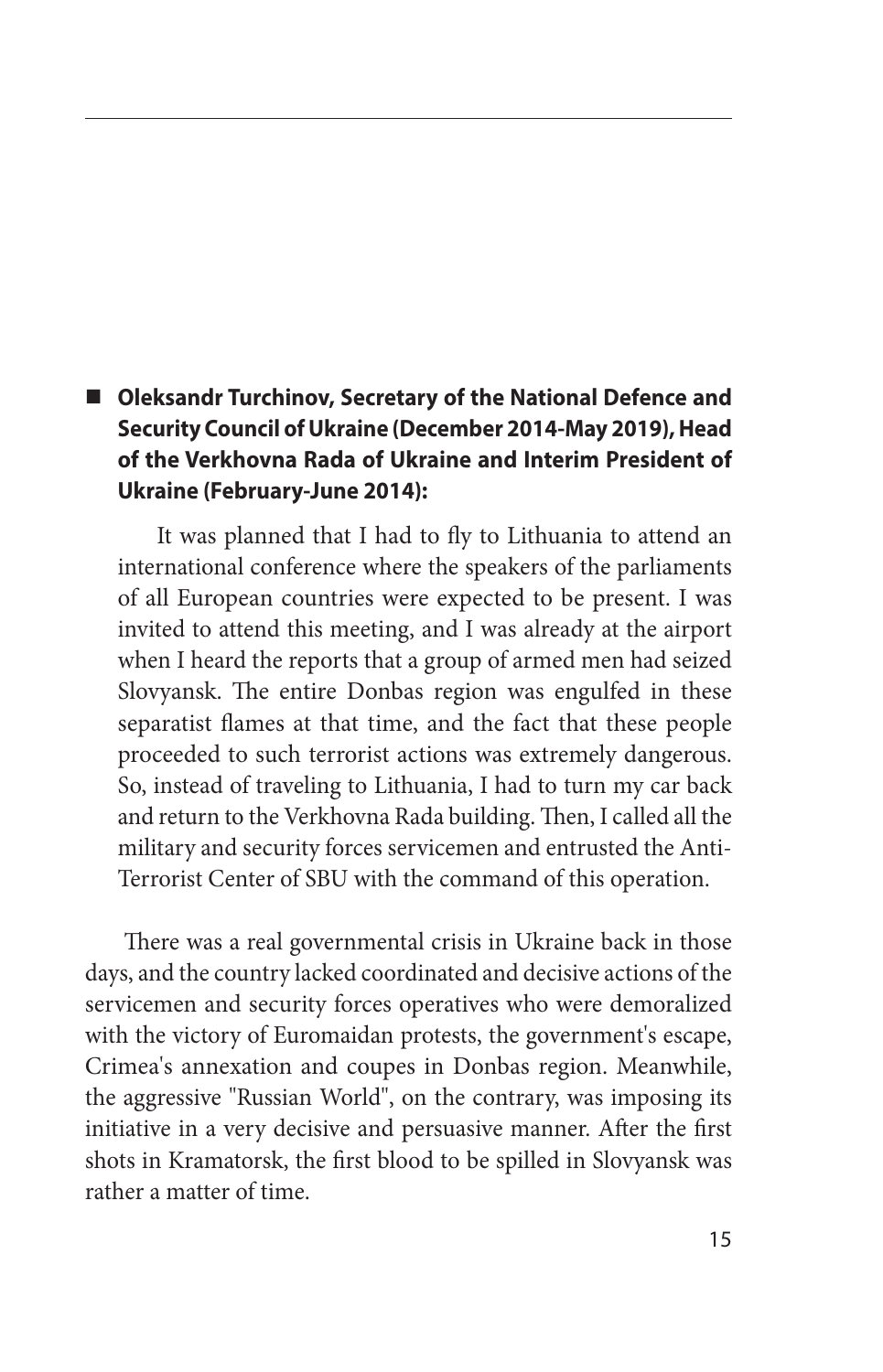#### **Arsen Avakov, Minister of Internal Affairs of Ukraine:**

With the helicopters, we transported the personnel of the guard's elite forces unit "Omega" to the territory of the landing field of Slovyansk Aviation College located on the outskirts of the town. Once the people landed they sent us a signal that they were ready. At the same time, a few armored vehicles of the Armed Forces of Ukraine were heading to Slovyansk along the main route Kharkiv — Izium — Slovyansk. The Army soldiers together with the National Guard would have to form a massive assault armored group. And then, under the cover of this armored group of the army our National Guard Special Operation Forces would have to take back the buildings seized by the separatists in Slovyansk. And then suddenly we got a report over the radio that our armored vehicles had stopped for some reason.

It was the morning of the rainy Palm Sunday, on April 13, 2014. A week before Easter. It is a great Christian holiday of Entry of Our Lord into Jerusalem. A retired SBU Colonel Andriy Dubovyk, who took part in Euromaidan on the side of the protests, right after these events returned from his retirement back to his service to the elite forces unit "Alpha", based on his pure patriotism. That was when he went on his first combat mission. As it turned out, it was a one-way trip. The village of Semenivka is a gateway to Slovyansk from the main international highway M-03 Kyiv — Kharkiv — Rostov.

#### ■ Andriy Dubovyk, Colonel on reserve, an officer of the Special **Operations Center "A" of SBU (Security Service of Ukraine), badly wounded in the first Slovyansk battle on April 12, 2014:**

There was a former Commander of the high-mobility assault forces Colonel Oleksandr Shvets here, with the paratroopers from the 80<sup>th</sup> Lviv brigade. All the six armored vehicles and around forty paratroopers stood on this clearing, hidden in the bushes. It was quite a powerful force. There was also such